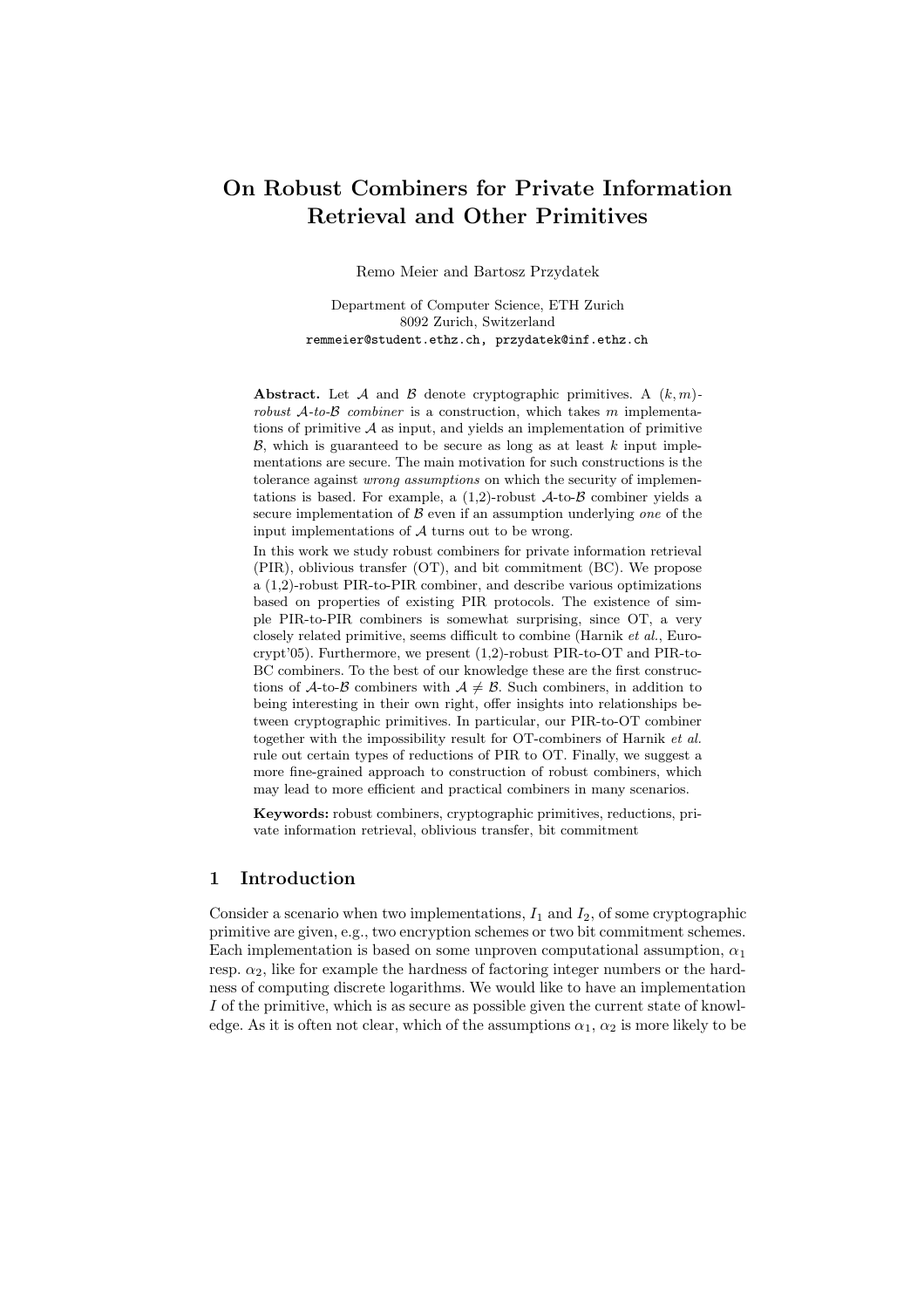correct, picking just one of the implementations does not work — we might bet on the wrong assumption! A better option would be to have an implementation which is guaranteed to be secure as long as at least one of the assumptions  $\alpha_1$ ,  $\alpha_2$  is correct. That is, given  $I_1$  and  $I_2$  we would like to construct an efficient implementation  $I$ , which is secure whenever at least one of the input implementations is. Such a construction is an example of a  $(1,2)$ -robust combiner, as it combines the input implementations and is robust against situations when one of the two inputs is insecure.

In general, robust combiners can use more than just two input schemes, and aim at providing a secure implementation of the output primitive assuming that sufficiently many of the candidates are secure. Moreover, the input candidates do not have to be necessarily implementing the same primitive, and the goal of a combiner may be a construction of a primitive different from the primitives given at the input. That is, a robust combiner can be viewed as a robust reduction of the output primitive to the input primitive(s).

The concept of robust combiners is actually not so new in cryptography and many techniques are known for combining cryptographic primitives to improve security guarantees, e.g., cascading of block ciphers. However, a more formal and rigorous study of combiners was initiated quite recently [Her05,HKN<sup>+</sup>05].

Robust combiners for some primitives, like one-way functions or pseudorandom generators, are rather simple, while for others, e.g., for oblivious transfer (OT), the construction of combiners seems considerably harder. In particular, in a recent work Harnik et al.  $[HKN+05]$  show that there exists no "transparent" black-box" (1,2)-robust OT-combiner. Given the impossibility result for OTcombiners, it is interesting to investigate the existence of combiners for singledatabase private information retrieval (PIR), a primitive closely related, yet not known to be equivalent, to oblivious transfer. Potential PIR-combiners could lead to better understanding of relations between PIR, OT, and other primitives. Moreover, constructions of robust PIR-combiners are also of considerable practical interest, stemming from the fact that some of the most efficient PIR protocols are based on relatively new computational assumptions (e.g., [CMS99,KY01]), which are less studied and thus potentially more likely to be proved wrong.

Contributions. In this work we consider robust combiners for private information retrieval, bit commitment, and oblivious transfer. In particular, we present (1,2) robust PIR-combiner, i.e. combiner which given two implementations of PIR yield an implementation of PIR which is secure if at least one of the input implementations is secure. We also describe various techniques and optimizations based on properties of existing PIR protocols, which yield PIR-combiners with better efficiency and applicability.

Furthermore, we construct  $\mathcal{A}$ -to- $\mathcal{B}$  combiners, i.e. "cross-primitive" combiners, which given multiple implementations of a primitive  $A$  yield an implementation of some other primitive  $\beta$ , which is provably secure assuming that sufficiently many of the input implementations of  $A$  are secure. Specifically, we construct (1,2)-robust PIR-to-BC and PIR-to-OT combiners. To the best of our knowledge these are the first combiners of this type. While interesting in their own right,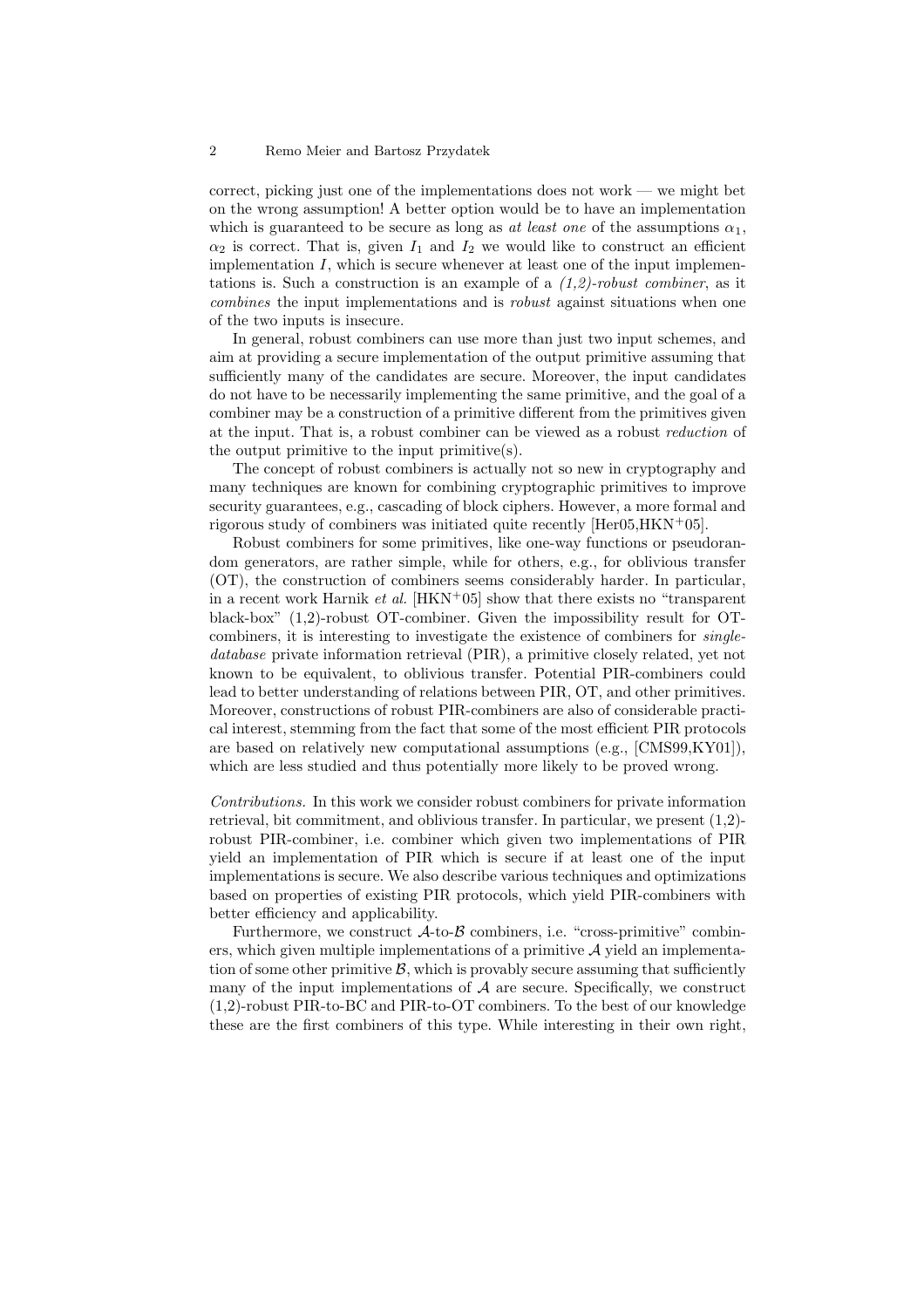such combiners also offer insights into relationships and reductions between cryptographic primitives. In particular, our PIR-to-OT combiner together with the impossibility result of  $[HKN^+05]$  rule out certain types of reductions of PIR to OT (cf. Corollary 4 in Section 4).

Finally, we suggest a more fine-grained approach to design of robust combiners. That is, we argue that in order to obtain combiners as efficient as possible, the constructions may take into account that some properties of the input candidates are proved to hold unconditionally, and hence cannot go wrong even if some computational assumption turns out to be wrong. Therefore, keeping in mind the original motivation for combiners, i.e. protection against wrong assumptions, a more fine-grained approach to design of robust combiners exploits the unconditionally secure properties and focuses on the properties which hold only under given assumptions. This change of focus yields sometimes immediately trivial constructions of combiners (as observed by Harnik et al. [HKN+05] for OT and BC), yet in many cases the resulting problems are still interesting and challenging (see Sections 2.3 and 5 for more details).

Related work. As mentioned above, a more rigorous study of robust combiners was initiated only recently, by Herzberg [Her05] and by Harnik *et al.* [HKN<sup>+</sup>05]. On the other hand, there are numerous implicit uses and constructions of combiners in the literature (e.g., [AB81,EG85,DK05,HL05]).

Private information retrieval was introduced by Chor et al. [CKGS98] and has been intensively studied since then. The original setting of PIR consisted of multiple non-communicating copies of the database and guaranteed *information*theoretic privacy for the user. Later, Kushilevitz and Ostrovsky [KO97] gave the first solution to single-database PIR, in which the privacy of the user is based on a computational assumption. The first PIR protocol with communication complexity polylogarithmic in the size of the database was proposed by Cachin et al. [CMS99], and in recent years more efficient constructions have been proposed (e.g. [Cha04,Lip05]). For more information about PIR we refer to the survey by Gasarch [Gas04].

The relationships between PIR and other primitives have been studied intensively in the recent years. In particular, Beimel *et al.* [BIKM99] proved that any non-trivial single-database PIR implies one-way functions, and Di Crescenzo et al. [DMO00] showed that such a PIR implies oblivious transfer. Kushilevitz and Ostrovsky [KO00] demonstrated that one-way trapdoor permutations are sufficient for non-trivial single-database PIR. On the negative side, Fischlin [Fis02] showed that there is no black-box construction of one-round (i.e., two-message) PIR from one-to-one trapdoor *functions*.

Techniques similar to the ones employed in the proposed PIR-combiners were previously used by Di Crescenzo et al. [DIO01] in constructions of universal service-providers for PIR.

Organization. Section 2 contains notation, definitions of cryptographic primitives and of robust combiners, and some general remarks about combining PIR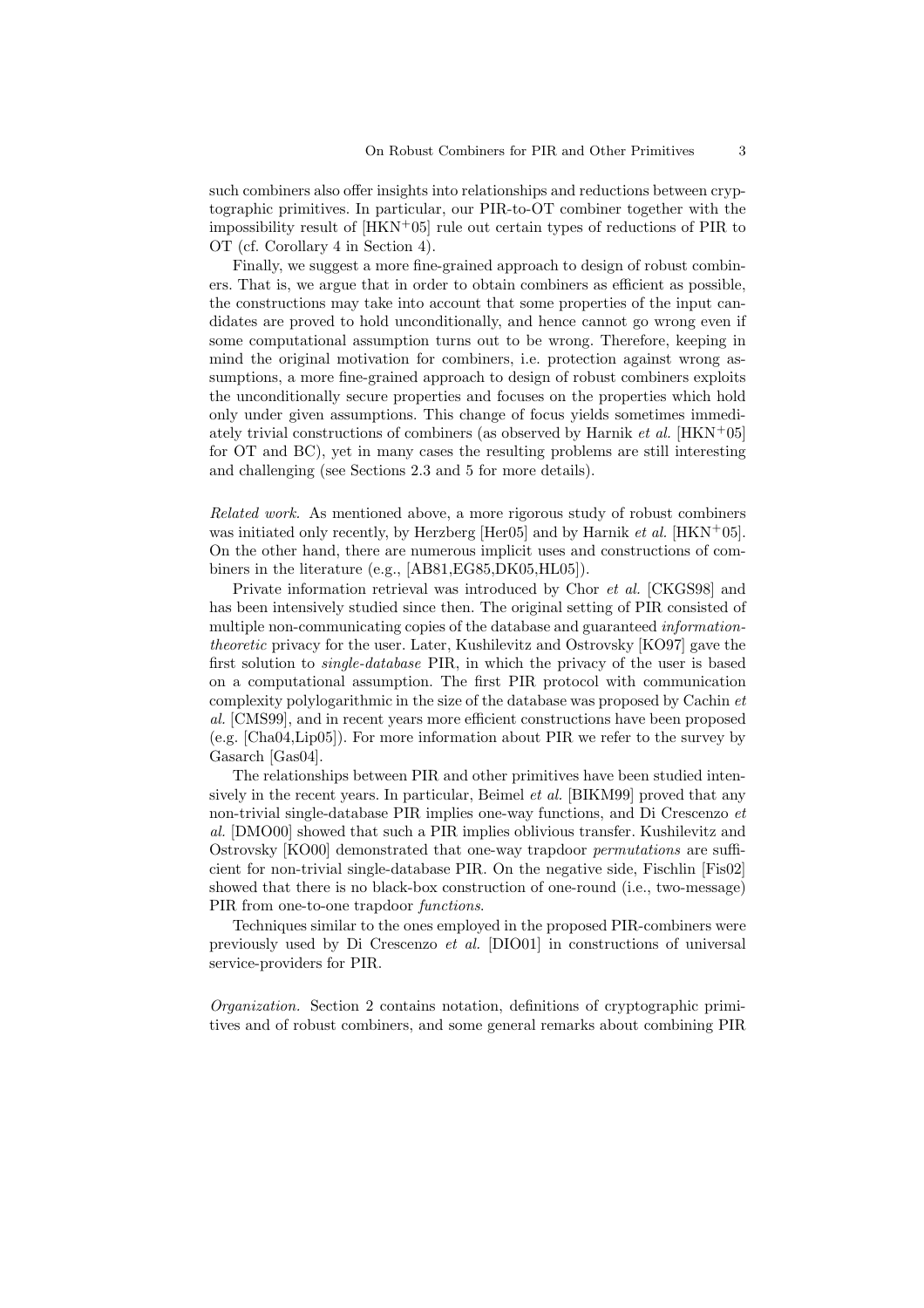protocols. In Section 3 we describe proposed constructions of (1,2)-robust PIRcombiners. In Section 4 we turn to "cross-primitive" combiners and present PIRto-BC and PIR-to-OT combiners. Finally, in Section 5 we discuss some general aspects of design of efficient combiners and point out some open problems.

# 2 Preliminaries

*Notational conventions.* If x is a bit-string,  $|x|$  denotes its length, and we write  $x\|y$  to denote the concatenation of the bit-strings x, y. For an integer n we write [n] to denote the set  $\{1, \ldots, n\}$ . The parties participating in the protocols and the adversary are assumed to be probabilistic polynomial time Turing machines, (PPTMs).

#### 2.1 Primitives

We review shortly the primitives relevant in this work. For more formal definitions we refer to the literature.

Private Information Retrieval is a protocol between two parties, a server holding an *n*-bit database  $x = (x_1 \| ... \| x_n)$ , and a user holding an index  $i \in [n]$ . The protocol allows the user to retrieve bit  $x_i$  without revealing i to the server, i.e. it protects user's privacy. In this work we consider only single-database PIR. Of interest are only non-trivial protocols, in which the total server-side communication (i.e. communication from the server to the user) is less than  $n$  bits. Moreover, of special interest are 2-message protocols, in which only two messages are sent: a query from the user to the server and a response from the server to the user.

Oblivious Transfer<sup>1</sup> is a protocol between a sender holding two bits  $x_0$  and  $x_1$ , and a receiver holding a choice-bit c. The protocol allows the receiver to get bit  $x_c$  so that the sender does not learn any information about receiver's choice c, and the receiver does not learn any information about bit  $x_{1-c}$ .

Bit Commitment is a two-phase protocol between two parties Alice and Bob. In the commit phase Alice commits to bit b without revealing it, by sending to Bob an "encrypted" representation  $e$  of  $b$ . Later, in the *decommit* phase, Alice sends to Bob a decommitment string  $d$ , allowing Bob to "open"  $e$  and obtain  $b$ . In addition to correctness, a bit commitment scheme must satisfy two properties: hiding, i.e. Bob does not learn the bit b before the decommit phase, and binding, i.e. Alice cannot come up with decommitment strings  $d, d'$  which lead to opening the commitment as different bits. We consider also weak bit commitment, i.e. BC with weak binding property: Alice might be able to cheat, but Bob catches her cheating with noticeable probability [BIKM99].

<sup>4</sup> Remo Meier and Bartosz Przydatek

<sup>&</sup>lt;sup>1</sup> The version of oblivious transfer described here and used in this paper is more precisely denoted as 1-out-of-2 bit-OT [EGL85]. There are several other versions of OT, e.g., Rabin's OT, 1-out-of-n bit-OT, or 1-out-of-n string-OT, but all are known to be equivalent [Rab81,Cré87,CK88].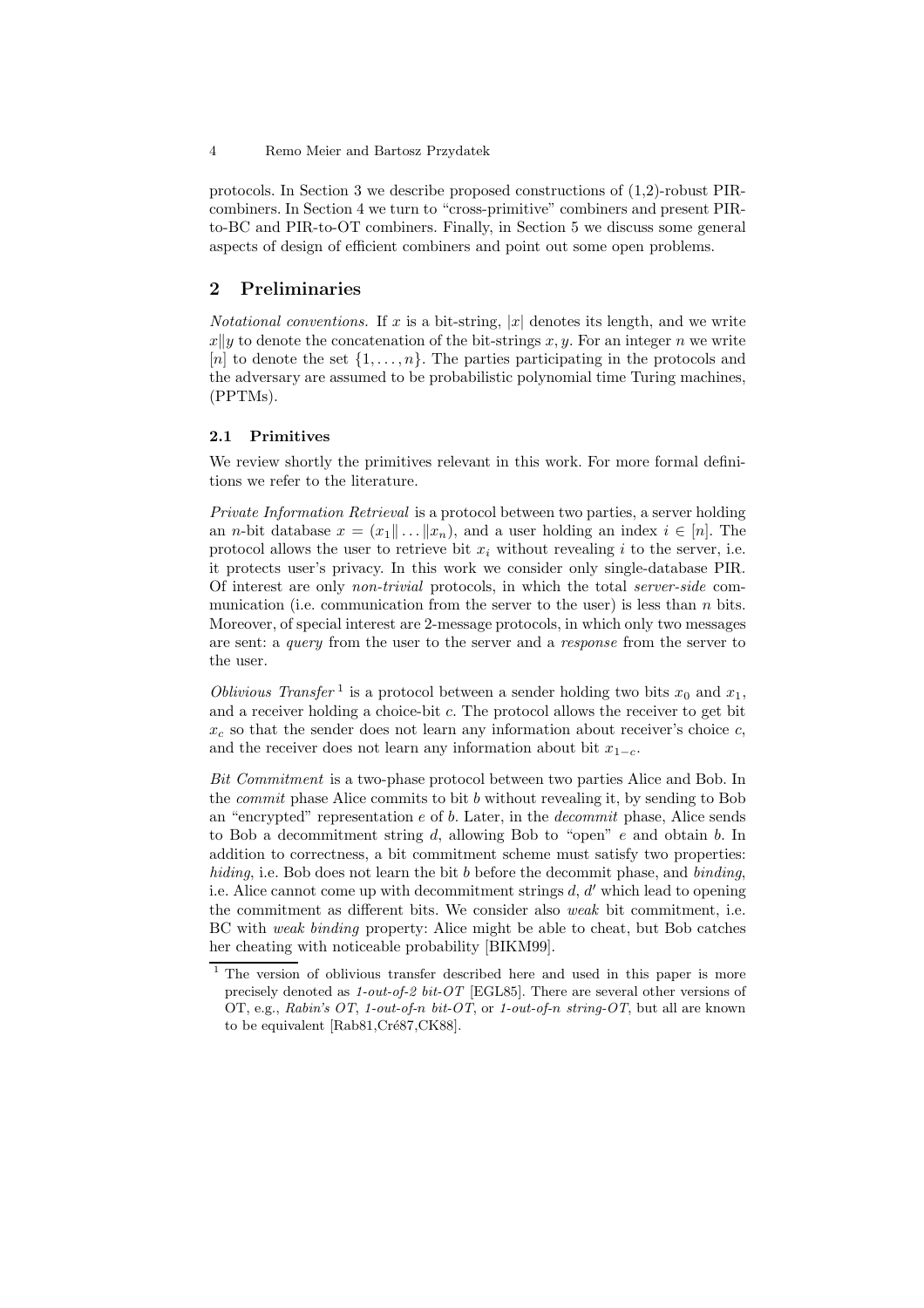#### 2.2 Robust combiners

The following definition is a generalization of the definition of combiners given in  $[HKN+05]$ .

**Definition 1** ((k, m)-robust A-to-B combiner). Let A and B be cryptographic primitives. A  $(k, m)$ -robust A-to-B combiner is a PPTM which gets m candidate schemes implementing  $\mathcal A$  as inputs and implements  $\mathcal B$  while satisfying the following two properties:

- 1. If at least  $k$  candidates securely implement  $A$ , then the combiner securely implements B.
- 2. The running time of the combiner is polynomial in the security parameter  $\kappa$ , in m, and in the lengths of the inputs to B.

An A-to-A combiner is called an A-combiner. For completeness we recall three definitions from  $[HKN+05]$ , which will be useful in our constructions.

Definition 2 (Black-box combiner [HKN+05]). A  $(1,2)$ -robust combiner is called a black-box combiner if the following two conditions hold:

Black-Box Implementation: The combiner is an oracle PPTM given access to the candidates via oracle calls to their implementation function.

BLACK-BOX PROOF: For every candidate there exists an oracle PPTM  $R^A$  (with access to A) such that if adversary A breaks the combiner, then  $R^A$  breaks the candidate.

**Definition 3 (Third-party black-box combiner [HKN<sup>+</sup>05]).** A third-party black-box combiner is a black-box combiner where the input candidates behave like trusted third parties. The candidates give no transcript to the players but rather take their inputs and return outputs.

Definition 4 (Transparent black-box combiner  $[HKN+05]$ ). A transparent black-box combiner is a black-box combiner for an interactive primitive where every call to a candidate's next message function is followed by this message being sent to the other party.

Note that the notion of *reduction* of primitive  $\beta$  to primitive  $\mathcal{A}$ , i.e. a construction of  $\beta$  from A, can be viewed as a  $(1,1)$ -robust A-to- $\beta$  combiner. Therefore, the above definitions also include notions like a transparent black-box reduction or a third-party black-box reduction.

#### 2.3 Remarks on combiners for PIR protocols

As pointed out by Harnik *et al.* [HKN<sup>+</sup>05], cryptographic primitives are mainly about security, while functionality issues are often straightforward. For example, a PIR protocol has to satisfy a security property, i.e. privacy of the user, and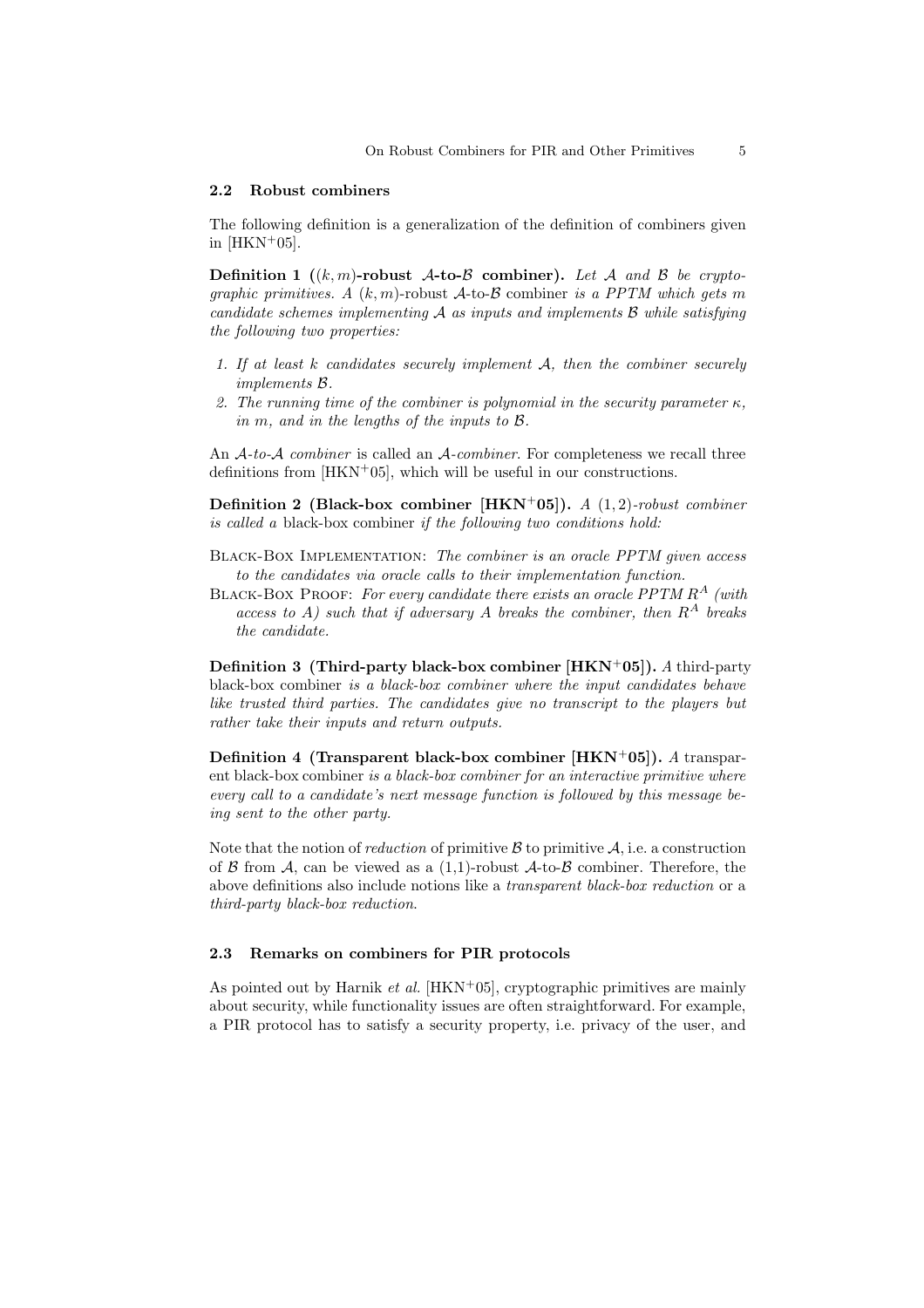functionality properties: efficiency, completeness, and non-triviality. Usually<sup>2</sup> the privacy of the user is based on some cryptographic assumption, and the remaining properties hold unconditionally. Moreover, in some cases a possible way of dealing with unknown implementations of primitives is to test them for the desired functionality, hence, even if the candidate input primitives are given as black-boxes, one can test them before applying a combiner (for a more detailed discussion of these issues see Section 3.1 in  $[HKN+05]$ .

For the above reasons we assume that the PIR candidates used as input by the combiners are guaranteed to have the desired functionality (i.e. efficiency, completeness, and non-triviality), and that explicit bounds on running time and on communication complexity are given as parts of the input to the combiner. Thus, the task of a combiner is to protect against wrong computational assumptions. This approach is especially relevant in the context of private information retrieval, since some of the most efficient PIR protocols are based on new computational assumptions (e.g., [CMS99,KY01]), which are less studied and so potentially more likely to be broken (cf. recent attack of Bleichenbacher et al. [BKY03] on [KY01]).

# 3 PIR-combiners

In this section we assume that two (non-trivial) private information retrieval schemes are given,  $PIR_1$  and  $PIR_2$ , where  $PIR_1$  is a two-message PIR protocol with a query  $q = Q_1(i)$  and a response  $r = R_1(q, (x_1 \| \dots \| x_n))$ , and where  $PIR_2$ is an arbitrary (possibly multi-round) PIR protocol. We use  $c_{s,1}(n)$  and  $c_{s,2}(n)$ to denote the server-side communication complexities of the PIR-schemes, and  $c_{u,1}(n)$  and  $c_{u,2}(n)$  to denote the corresponding user-side complexities<sup>3</sup>. Without loss of generality we assume that these complexities give the exact number of communicated bits and are not just upper bounds.

First we describe a basic scheme for a (1,2)-robust PIR-combiner, and then present some variations of the scheme, resulting in better efficiency. Our constructions are black-box combiners, but not transparent black-box combiners because they require offline access to one of the candidates.

### 3.1 The basic scheme

Our basic PIR-combiner works as follows: to retrieve the i-th bit from a database  $x = (x_1 \| \dots \| x_n)$ , the database first defines n auxiliary databases  $y_1, ..., y_n$ , where  $y_j$  is just a copy of x rotated by  $(j-1)$  positions, i.e.

$$
y_j = (x_j \| \dots \| x_{n-1} \| x_n \| x_1 \| \dots \| x_{j-1}).
$$

The user picks a random  $t \in [n]$  and sends to the server PIR<sub>1</sub>-query  $q = Q_1(t)$ . For each database  $y_i, j \in [n]$ , the server computes the corresponding response

<sup>2</sup> We are not aware of any (single-database) PIR protocol not conforming to this characterization.

<sup>&</sup>lt;sup>3</sup> In particular,  $c_{s,1}(n) = |R_1(q, (x_1, \ldots, x_n))|$  and  $c_{u,1} = |Q_1(i)|$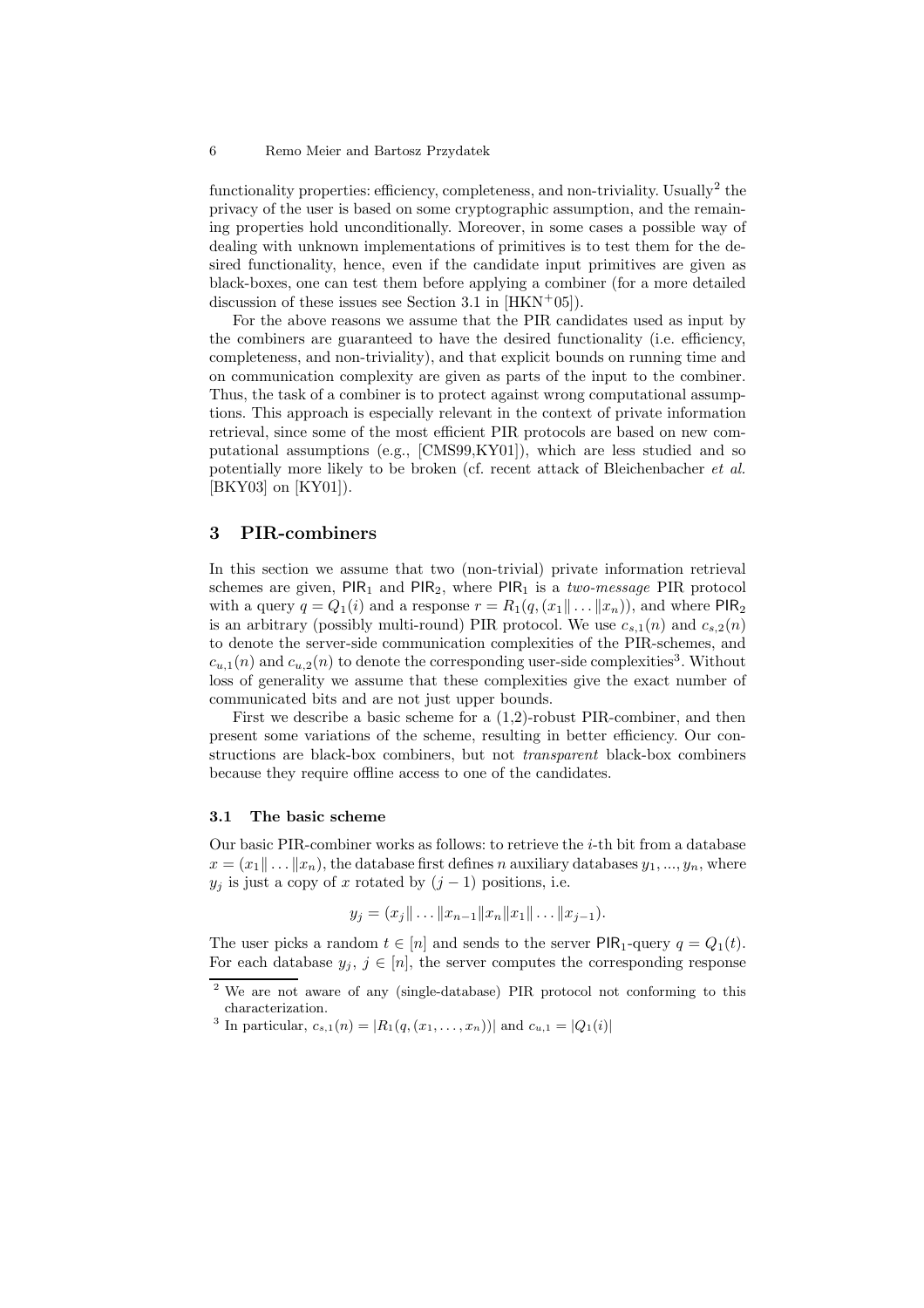SERVER'S INPUT: *n*-bit string  $x = (x_1 \| \dots \| x_n)$ USER'S INPUT:  $i \in [n]$ input PIR protocols: PIR<sub>1</sub>: 2-message, with query  $Q_1(j)$  and response  $R_1(Q_1(j), x)$ PIR<sub>2</sub>: arbitrary phase I: 1. server defines *n* databases  $y_j$  for each  $j \in [n]$  as:  $y_j = (x_j \| \dots \| x_{n-1} \| x_n \| x_1 \| \dots \| x_{j-1})$ 2. user picks a random  $t \in [n]$  and sends PIR<sub>1</sub>-query  $q = Q_1(t)$  to the server 3. server computes n PIR<sub>1</sub>-responses  $r_j = R_1(q, y_j)$  for each  $j \in [n]$ phase II: 1. user computes  $k = ((i - t) \mod n) + 1$ 2. user retrieves from server response  $r_k$  bit-by-bit, by running  $|r_k|$  instances of PIR<sub>2</sub> with  $x' = (r_1 || r_2 || \dots || r_n)$  as server's input 3. user computes  $x_i$  from the PIR<sub>1</sub>-response  $r_k$ 

Fig. 1: The basic (1,2)-robust PIR-combiner.

 $r_j = R_1(q, y_j)$ , but instead of sending the responses back to the user, he stores them in a new database<sup>4</sup>  $x' = (r_1 || \dots || r_n)$ . Note that the new database  $x'$ contains a PIR<sub>1</sub>-response for each bit  $x_j$  of the original database x, but with the positions rotated by  $(t-1)$ . Finally the user retrieves bit-by-bit the response  $r_k$ for  $k = ((i - t) \mod n) + 1$ , by running  $c_{s,1}(n)$  instances of PIR<sub>2</sub>, and computes  $x_i$  from  $r_k$ . Figure 1 presents the combiner in more detail, and the following theorem summarizes the properties of the combiner.

**Theorem 1.** There exists a black-box  $(1,2)$ -robust PIR-combiner for input candidates  $PIR_1$  and  $PIR_2$ , where  $PIR_1$  is a 2-message protocol, and where the candidates' server-side communication complexities satisfy

$$
c_{s,1}(n) \cdot c_{s,2}(n \cdot c_{s,1}(n)) < n \tag{1}
$$

The user-side communication of the resulting PIR scheme is equals

$$
c_{u,1}(n) + c_{s,1}(n) \cdot c_{u,2}(n \cdot c_{s,1}(n)) \enspace .
$$

**Proof.** (sketch) Consider the construction presented in Figure 1. It is clear that this construction is efficient. It remains to show that the resulting protocol is a secure, non-trivial PIR if at least one of the input candidates is a secure PIR. Let  $\overline{PIR}$  denote the PIR protocol resulting from the combiner. If  $PIR<sub>1</sub>$  is insecure, then the server learns the random index  $t$ . However, as in this case  $PIR<sub>2</sub>$  remains secure, the server obtains no information about index  $k$  when the user retrieves the response  $r_k$ , and so does not gain information about the index i.

<sup>4</sup> A similar technique was used in [DIO01] for universal service-providers for PIR.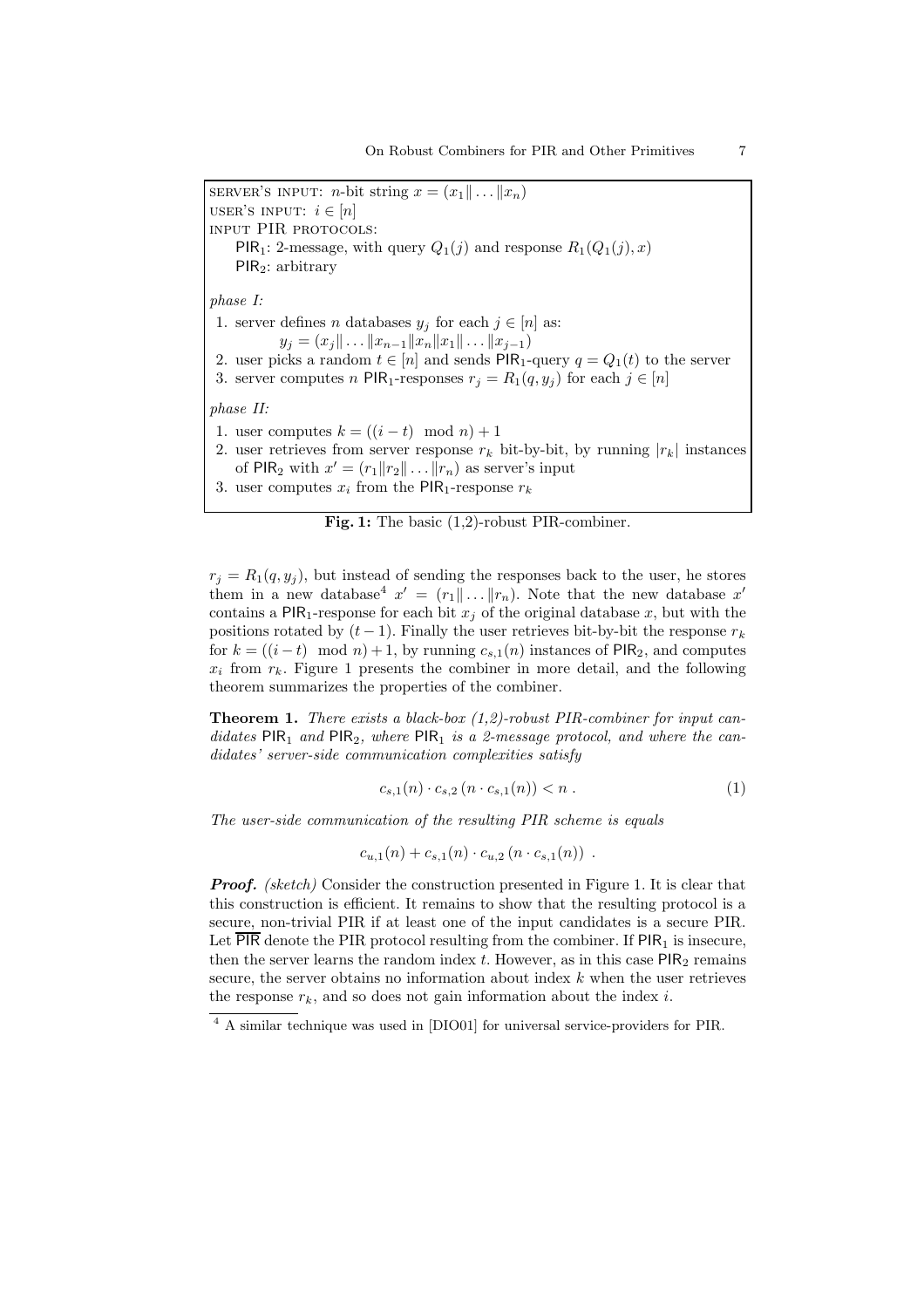On the other hand, if  $PIR_2$  is insecure, then the server learns index k, but as  $PIR<sub>1</sub>$  is now secure, the server gets no information about t. Since t is randomly chosen, knowledge of  $k$  does not give any information about index  $i$ .

Finally, we argue the non-triviality condition: it is easy to verify that the server-side communication of PIR is

$$
c_s(n) = c_{s,1}(n) \cdot c_{s,2}(n \cdot c_{s,1}(n)) ,
$$

and the user-side communication is

$$
c_u(n) = c_{u,1}(n) + c_{s,1}(n) \cdot c_{u,2}(n \cdot c_{s,1}(n))
$$
.

Thus if  $c_s(n) < n$  holds, i.e. if condition (1) is satisfied, then  $\overline{PIR}$  is non-trivial.  $\Box$ 

#### 3.2 PIR-combiners with lower communication

The basic combiner presented in the previous section is conceptually simple and works well for a wide range of candidate PIR-protocols, but leaves some space for improvements. In this section we describe some variations and optimizations of this basic combiner, which yield significant improvements in communication efficiency of the resulting PIR schemes. This results in combiners applicable to a wider range of input candidates.

First we describe how to reduce the cost of querying  $x'$  by using several databases in parallel. Then we discuss possible improvements in situations when the candidates return entire blocks of several bits instead of single bits.

Reducing overall communication. In the second phase of the basic scheme the user retrieves  $r_k$  bit-by-bit by running  $|r_k| = c_{s,1}(n)$  instances of PIR<sub>2</sub> with server's input x' of length  $n \cdot c_{s,1}(n)$ . An alternative way of retrieving  $r_k$  is the following: we arrange all responses  $r_1, \ldots, r_n$  into  $l = |r_k|$  databases  $x'_1, \ldots, x'_l$ , each of length n, where  $x'_j$  contains the j-th bits of all responses  $r_1, \ldots, r_n$ . Then the user obtains  $r_k$  by retrieving the k-th bits from the databases  $x'_1, \ldots, x'_l$ . That is, user and server run  $|r_k|$  instances of PIR<sub>2</sub>, where in the j-th instance server's input is  $x'_j$  and user's input k. Thus we obtain the following corollary.

**Corollary 1.** There exists a black-box  $(1,2)$ -robust PIR-combiner for input candidates  $PIR_1$  and  $PIR_2$ , where  $PIR_1$  is a 2-message protocol, and where the candidates' server-side communication complexities satisfy

$$
c_{s,1}(n) \cdot c_{s,2}(n) < n \tag{2}
$$

The user-side communication of the resulting PIR scheme is equals

$$
c_{u,1}(n) + c_{s,1}(n) \cdot c_{u,2}(n) \tag{3}
$$

Note that if  $PIR_2$  is also a 2-message  $PIR$  protocol, then only one query must be sent in the second phase of the combiner (for which  $c_{s,1}(n)$  PIR<sub>2</sub>-responses will be sent), thus reducing the user-side communication of the resulting PIR scheme even further, to merely

$$
c_{u,1}(n) + c_{u,2}(n) \ .
$$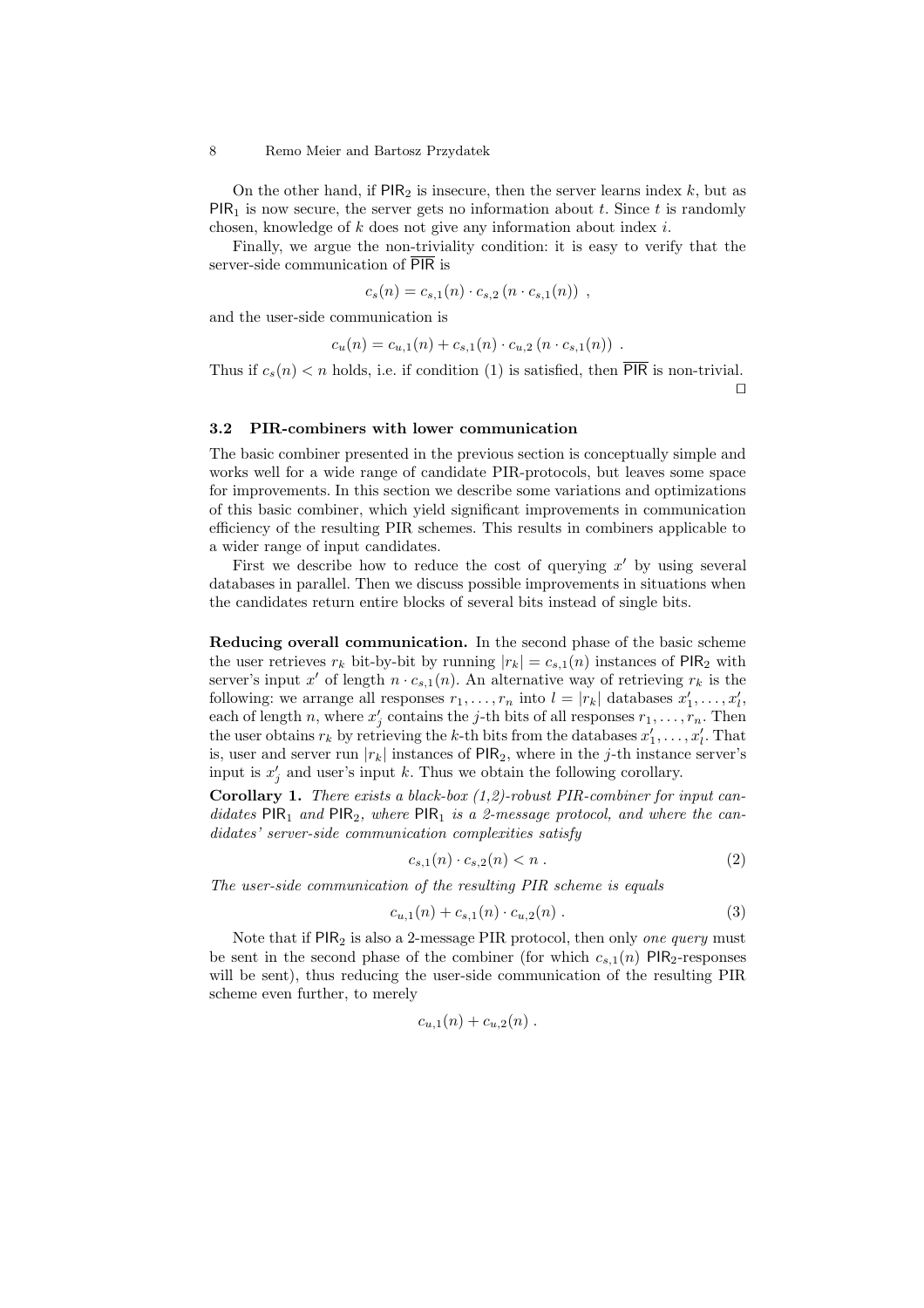Further optimizations and variations. If  $PIR<sub>2</sub>$  retrieves entire blocks rather than single bits (for example, the basic PIR protocol of [KO97] does exactly that), than the retrieval of  $r_k$  can be substantially sped-up, as it can proceed block-by-block rather than bit-by-bit. Moreover, if  $|r_k|$  is not larger than the size of blocks retrieved by  $PIR_2$ , than just one execution of  $PIR_2$  is sufficient.

**Corollary 2.** There exists a black-box  $(1,2)$ -robust PIR-combiner for input candidates PIR<sub>1</sub> and PIR<sub>2</sub>, where PIR<sub>1</sub> is a 2-message protocol, PIR<sub>2</sub> retrieves blocks of size at least  $c_{s,1}(n)$ , and where the candidates' server-side communication complexities satisfy

$$
c_{s,2}(n \cdot c_{s,1}(n)) < n.
$$

The user-side communication of the resulting PIR scheme is equals

$$
c_{u,1}(n) + c_{u,2}(n \cdot c_{s,1}(n)) \ .
$$

Another simple optimization is possible when  $PIR_1$  supports block-wise retrieval, i.e., when each  $PIR_1$ -response  $r_i$  allows retrieval of  $\ell$ -bit blocks. In such a case it is sufficient to store in x' a subset of  $n/\ell$  responses, so that the corresponding blocks cover the entire database — then in phase II user simply retrieves the block containing the desired bit  $x_i$ .

Finally, when the user-side communication of the candidate PIRs is much higher than the server-side communication, it is possible to balance the load better between the two parties with the so called balancing technique, which was introduced in the context of information-theoretic PIR [CKGS98], and which can be viewed as a simulation of block-wise retrieval: server partitions the database to u databases of size  $n/u$ . User provides then a single query for some index  $j \in [n/u]$ , which is answered for each of u databases, yielding a block of u bits.

Clearly, one can use multiple optimizations together (if applicable) to obtain the most efficient construction for the given candidate PIR protocols.

### 4 Combining PIR protocols to other primitives

The research on robust combiners so far focused mainly on finding ways of combining candidate instances of a given primitive  $A$  to yield a secure instance of  $A$ . In this section we describe robust combiners of a more general type, combining instances of primitive  $A$  to an instance of primitive  $B$ . Such combiners can be viewed as a combination of robust combiners and reductions between primitives in one construction.

First we consider the problem of combining PIR protocols to obtain a bit commitment scheme, and present a third-party black-box (1,2)-robust PIR-to-BC combiner. Then we turn to combining PIR protocols to oblivious transfer, and present a black-box (1,2)-robust PIR-to-OT combiner. The existence of such a combiner is somewhat surprising, given the impossibility result of  $[HKN<sup>+</sup>05]$ and the fact that PIR and OT are very closely related.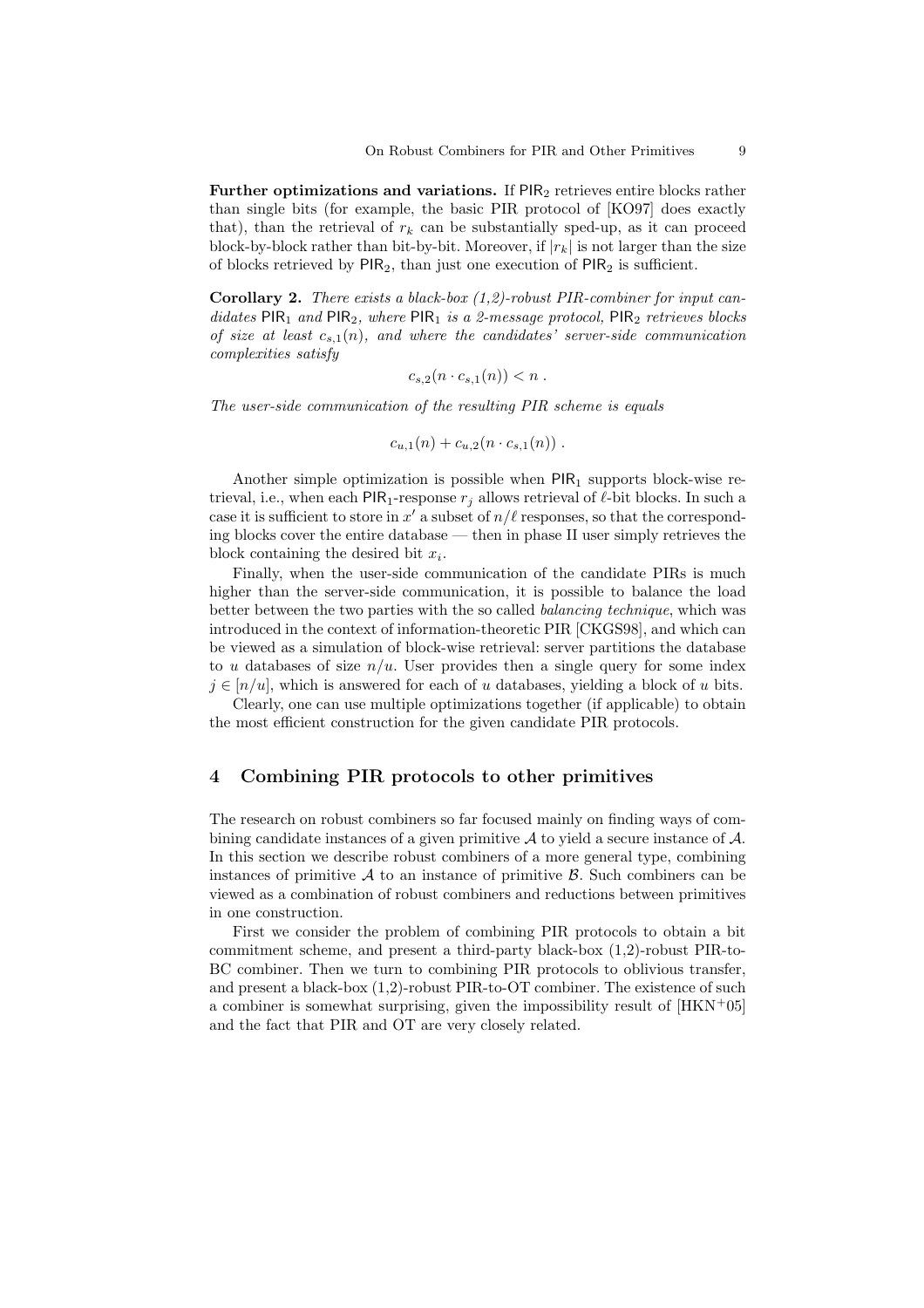Alice's input: bit b Bob's input: (none) INPUT PIR PROTOCOLS:  $PIR_1$ ,  $PIR_2$ 

commit phase:

- 1. Alice picks two independent, uniformly random strings  $x, y \in_R \{0, 1\}^n$ Bob picks two independent, uniformly random indices  $i_1, i_2 \in_R [n]$
- 2. Alice and Bob execute PIR protocols  $\text{PIR}_1(x; i_1)$  and  $\text{PIR}_2(x; i_2)$ , with Alice as server with database x, and Bob retrieving bit with index  $i_1$  resp.  $i_2$ .
- 3. Alice sends to Bob y and  $c = b \oplus IP(x, y)$ (where IP denotes inner product over  $GF(2)$ )

decommit phase:

- 1. Alice sends to Bob  $x$  as decommitment string
- 2. Bob verifies that x is consistent with the bits retrieved during commit phase and computes  $b = c \oplus \text{IP}(x, y)$

Fig. 2: A (1,2)-robust PIR-to-(weak)BC combiner.

#### 4.1 PIR-to-BC combiner

It is well-known that single-database PIR implies one-way functions [BIKM99], which in turn are sufficient to construct computationally hiding and statistically binding bit commitments schemes [Nao91]. It follows immediately that there exists a generic combiner going through these reductions and an OWF-combiner. However, such a combiner is quite inefficient, and it is not a third-party black-box combiner.

In this section we present a more efficient, third-party black-box PIR-to-BC combiner, which is basically a slight variation of the reduction of bit commitment to private information retrieval due to Beimel et al. [BIKM99]. In contrast to the generic combiner described above, the BC-scheme resulting from the proposed combiner is statistically hiding and computationally binding. We describe only a construction for weak bit commitment, which can then be strengthened by using multiple independent commitments to the same bit [BIKM99]. A detailed description of the combiner is presented in Figure 2.

**Theorem 2.** There exists a third-party black-box  $(1,2)$ -robust PIR-to-BC combiner yielding a statistically hiding BC, for input candidates  $PIR_1$  and  $PIR_2$  with server-side communication complexities satisfying

$$
c_{s,1}(n) + c_{s,2}(n) \le n/2.
$$
 (4)

**Proof.** (sketch) As mentioned above, it is sufficient to show a combiner from PIR to weak bit commitment. Consider the construction presented in Fig. 2. The correctness and the efficiency of the scheme are straightforward. The hiding property follows from the bound on server-side communication complexities (4) and from high communication complexity of the inner product IP (see [BIKM99]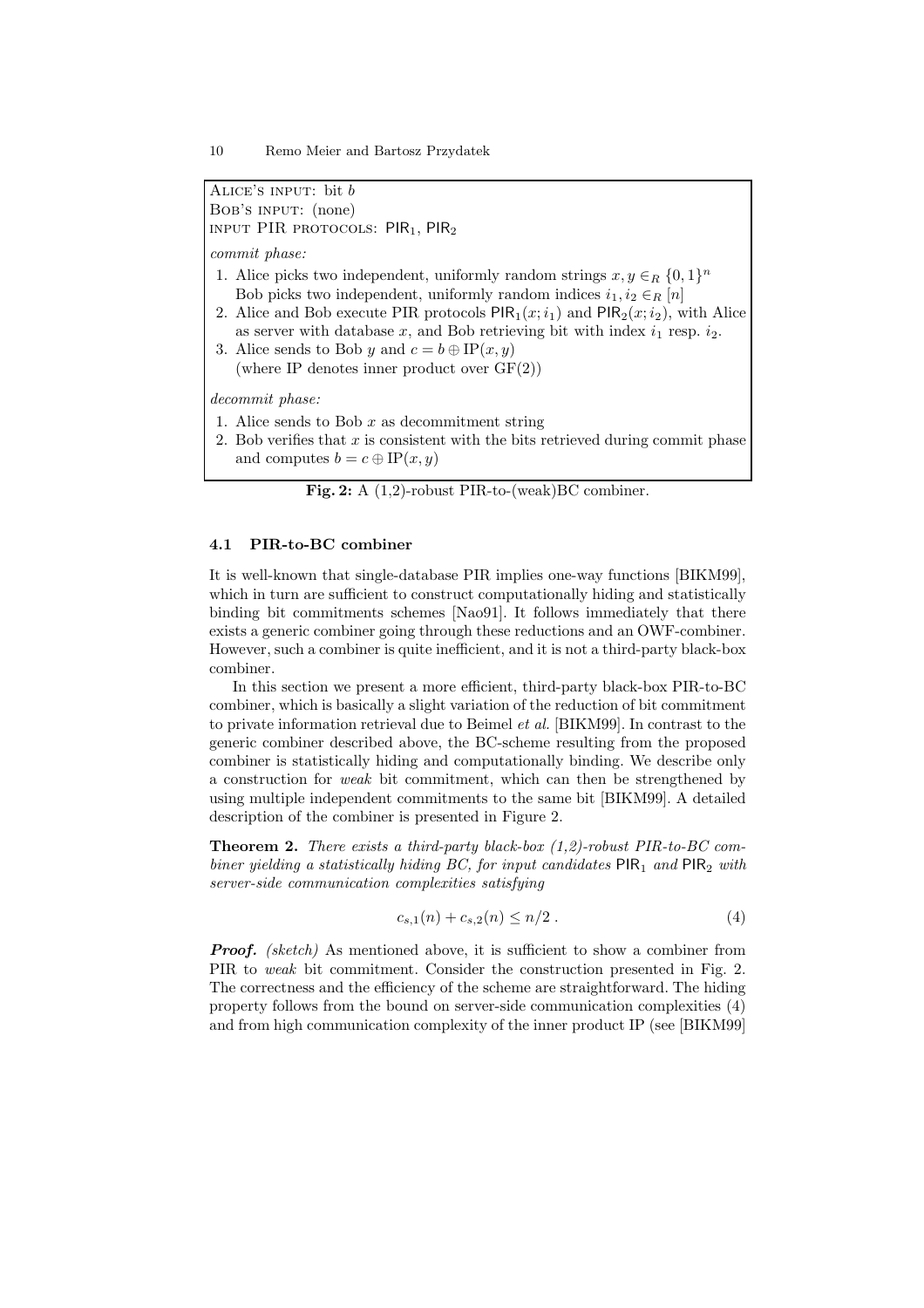for details). The weak binding property follows from the assumption that at least one of the PIR protocols is secure for the receiver, hence at least one of the indices  $i_1$ ,  $i_2$  remains unknown to Alice. Finally, it is straightforward to verify that this is a third-party black-box combiner.  $\Box$ 

Obviously, the bound  $n/2$  in (4) is not tight. Since our focus in this work is on existence of efficient combiners, and since many practical PIR protocols have polylogarithmic communication bounds (which clearly satisfy (4)), we do not attempt to optimize this bound. Moreover, the PIR-to-OT combiner presented in the next section implies an alternative, efficient (1, 2)-robust PIR-to-BC combiner (cf. Corollary 3).

#### 4.2 PIR-to-OT combiner

The PIR-to-BC combiner presented in the previous section can be viewed as a variation of the general approach to construct (1,2)-robust PIR-to-BC combiners: first use a construction of unconditionally hiding BC from a single-database PIR to obtain  $BC_1$  resp.  $BC_2$ , and then combine the two BC protocols using the fact that both are unconditionally secure for Alice and at most one not binding (if the corresponding PIR protocol is insecure). As we show in this section, a similar approach works for PIR-to-OT combiners.<sup>5</sup> That is, our proposed PIR-to-OT combiner first constructs OT protocols  $\textsf{OT}_1$  and  $\textsf{OT}_2$  based on candidates  $\textsf{PIR}_1$ resp. PIR<sub>2</sub>, and then combines  $OT_1$  and  $OT_2$  using the fact that both these protocols are unconditionally secure for the sender.

For completeness, Figure 4 in the appendix presents the construction of OT (unconditionally secure for the sender) based on single-database PIR [DMO00]. Using this construction, our proposed  $(1,2)$ -robust PIR-to-OT combiner works as follows: given two PIR protocols,  $PIR<sub>1</sub>$  and  $PIR<sub>2</sub>$ , we use the reduction from Fig. 4 to obtain OT protocols  $\text{OT}_1$  and  $\text{OT}_2$ , respectively. Now, as both resulting OT's are unconditionally secure for the sender, we can combine them by using a combiner which guarantees the privacy of the receiver as long as at least one of the two input OT's is secure. For this purpose we use the combiner<sup>6</sup>  $R(\cdot, \cdot)$  from  $[HKN^+05]$ . Figure 3 presents the proposed PIR-to-OT combiner in full detail. and we obtain the following theorem.

### **Theorem 3.** There exists a black-box  $(1,2)$ -robust PIR-to-OT combiner.

**Proof.** (sketch) Consider the construction in Figure 3, and let  $\overline{OT}$  denote the resulting OT protocol. Since *any* non-trivial single-database PIR implies OT with

 $^5$  Note that unlike in the case of PIR-to-BC combiners, it is unclear whether there exists (1,2)-robust PIR-to-OT combiner based on combiners for one-way functions: while it is known that non-trivial PIR implies one-way functions [BIKM99], it is unlikely that OT can be constructed from one-way functions only [IR89] (the most general assumptions known to be sufficient for OT are the existence of enhanced [EGL85,Gol04] or dense [Hai04] one-way trapdoor permutations).

 $6$  This combiner was used in [HKN+05] to construct a (2,3)-robust OT-combiner.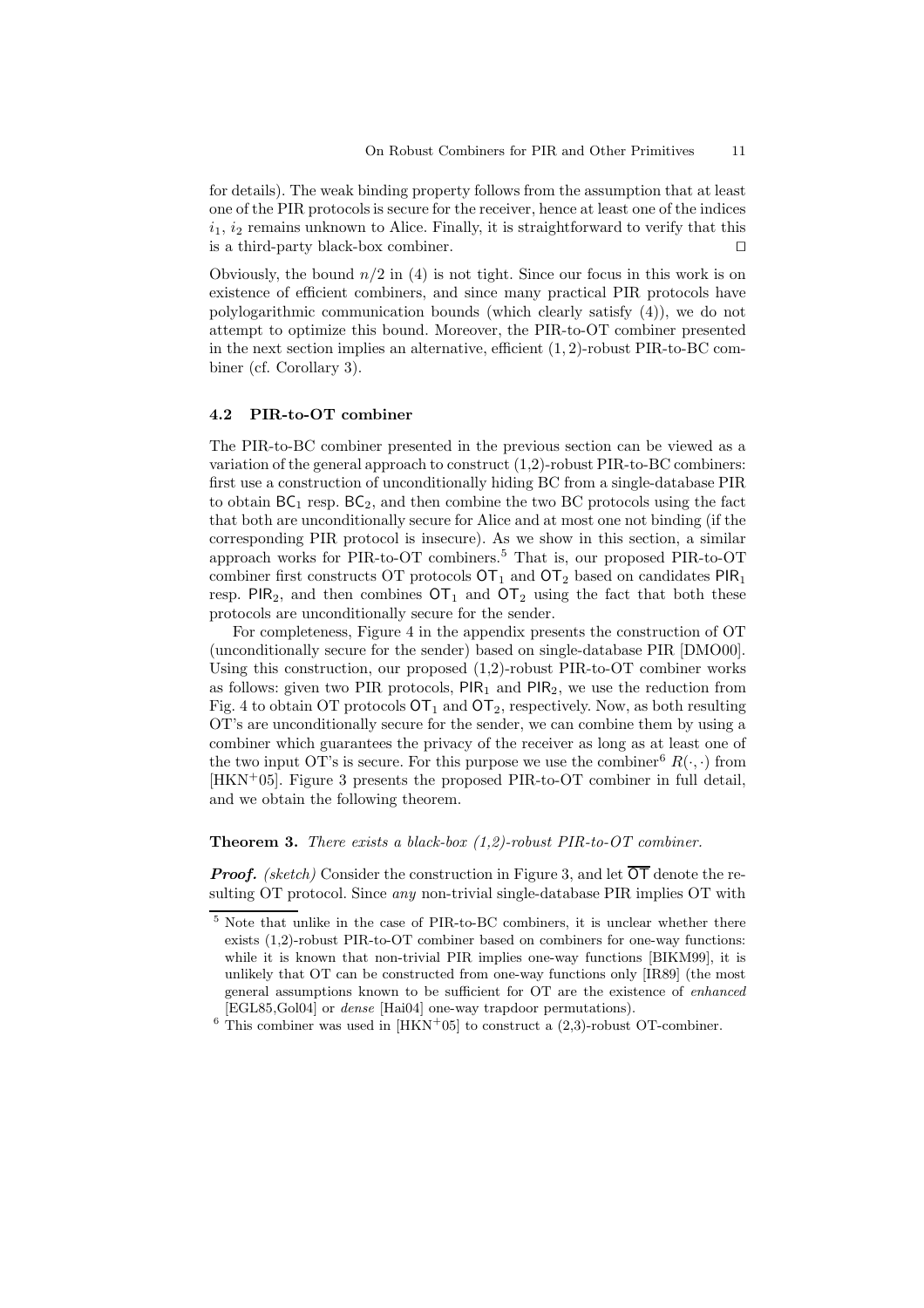SENDER'S INPUT: two bits  $b_0$ ,  $b_1$ RECEIVER'S INPUT: choice bit  $c$ INPUT PIR PROTOCOLS:  $PIR_1$ ,  $PIR_2$ 

- 1. parties construct OT protocols  $\text{OT}_1$ ,  $\text{OT}_2$  from PIR<sub>1</sub>, PIR<sub>2</sub>, respectively (using the construction from Fig. 4)
- 2. parties combine  $\overline{OT}_1$ ,  $\overline{OT}_2$ , using combiner  $R(\overline{OT}_1, \overline{OT}_2)(b_0, b_1; c)$  [HKN<sup>+</sup>05]: (i) sender picks a random bit  $r$ .
	- receiver picks random bits  $c_1, c_2$  s.t.  $c_1 \oplus c_2 = c$
	- (ii) parties run  $\mathsf{OT}_1(r, r \oplus b_0 \oplus b_1; c_1)$  and  $\mathsf{OT}_2(r \oplus b_0, r \oplus b_1; c_2)$
	- (iii) receiver outputs the XOR of the two bits received in  $\text{OT}_1$  and  $\text{OT}_2$

Fig. 3: A (1,2)-robust PIR-to-OT combiner.

unconditional security for the sender [DMO00],  $\text{OT}_1$  and  $\text{OT}_2$  are well defined, and it is easy to verify the correctness of  $\overline{OT}$ . Moreover, unconditional security of the sender in  $\text{OT}_1$  and  $\text{OT}_2$  means that the receiver obtains information about at most one of  $(r, r \oplus b_0 \oplus b_1)$  and about at most one of  $(r \oplus b_0, r \oplus b_1)$ . This implies unconditional security of the sender in  $\overline{OT}$ . The security of the receiver in  $\overline{OT}$  follows from the assumption that at least one of the input PIR protocols is secure. More precisely, security of at least one PIR implies security of at least one of  $\text{OT}_1$ ,  $\text{OT}_2$ , hence, at least one of  $c_1$ ,  $c_2$  remains hidden from the sender, and consequently the sender obtains no information about c. Finally, it is easy to verify that this is a black-box combiner.  $\Box$ 

Since the OT protocol resulting from the above combiner is unconditionally secure for the sender, we can use it to construct a statistically hiding BC scheme, hence we get the following corollary.

**Corollary 3.** There exists a black-box  $(1,2)$ -robust PIR-to-BC combiner yielding a statistically hiding BC.

Furthermore, recall that a reduction of a primitive  $\beta$  to a primitive  $\mathcal A$  can be viewed as a  $(1,1)$ -robust  $\mathcal{A}$ -to- $\mathcal B$  combiner, hence a notion of transparent black-box reduction is well-defined. Note also that in the case of honest-but-curious parties or low-communication PIR-candidates, the PIR-to-OT combiner resulting from the proof of Theorem 3 is even a third-party black-box combiner (cf. Appendix and [DMO00]). Therefore, a combination of Theorem 3 with the impossibility result for  $(1,2)$ -robust transparent black-box OT-combiners [HKN+05] leads to the following corollary, which rules out certain types of reductions of PIR to OT.

Corollary 4. There exists no transparent black-box reduction of single-database private information retrieval to oblivious transfer, even for honest-but-curious parties.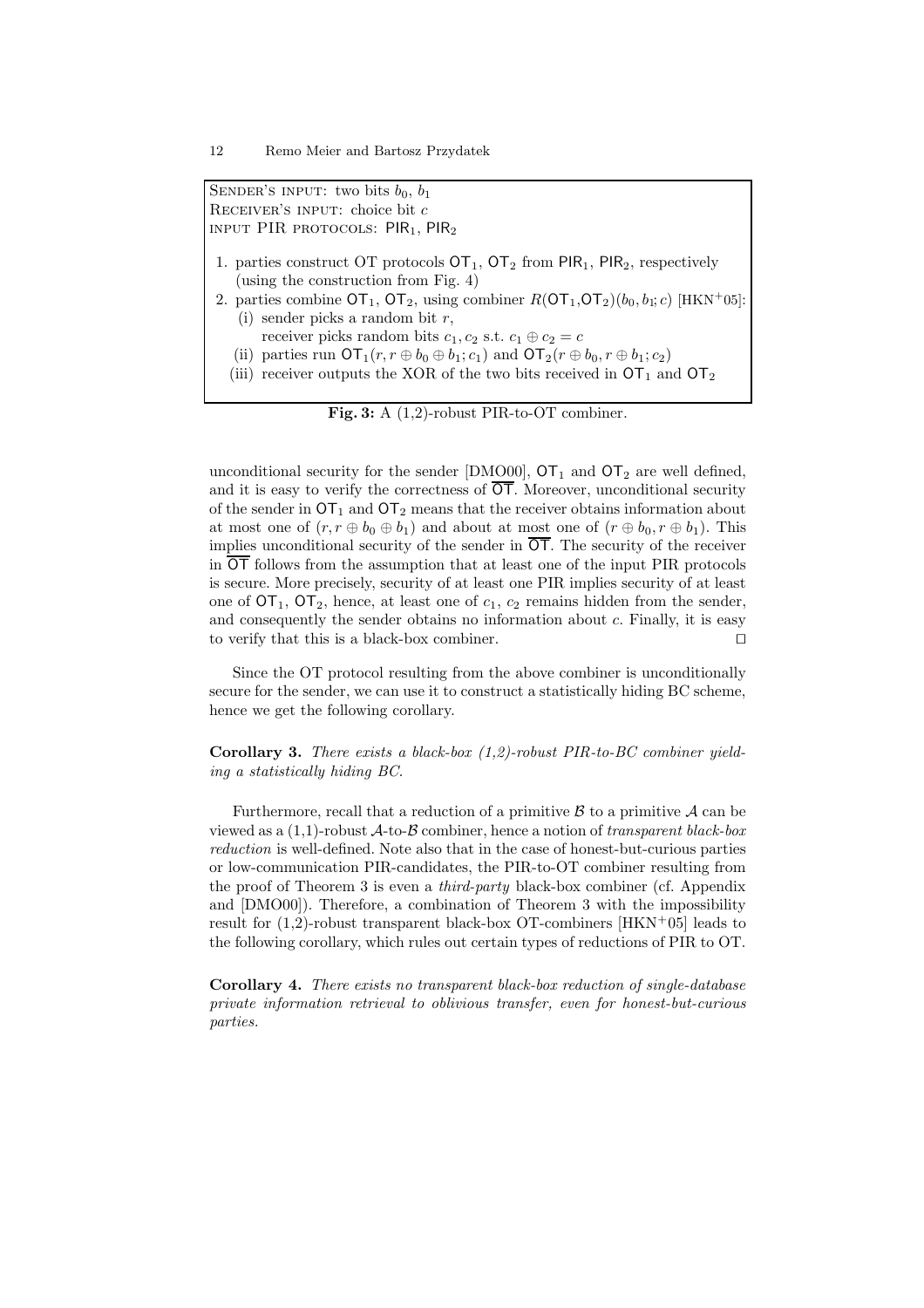#### 5 Conclusions and open problems

We have presented constructions of  $(1,2)$ -robust PIR-combiners, and also "crossprimitive" combiners: PIR-to-BC and PIR-to-OT. The existence of simple and efficient PIR-combiners is somewhat surprising given the impossibility result for OT-combiners. Moreover, a closer look at the PIR-to-BC and PIR-to-OT combiners reveals a common theme — we use a reduction of the target primitive to the input primitive, and exploit additional security properties guaranteed by the reduction to obtain an efficient combiner. It seems that such a fine-grained approach to the design of combiners, i.e. taking explicitly into account that some properties of the candidates hold unconditionally can yield more efficient, practical combiners. Indeed, as pointed out by Harnik et al. [HKN+05], if the security of one of the parties is guaranteed, then constructing (1,2)-robust combiners for commitments is easy. The same observation holds for OT: it is easy to construct a (1,2)-robust OT-combiner if two candidate OTs are unconditionally secure for the sender (or receiver). Of course, while such combiners are very simple and efficient, they have somewhat limited applicability, as they require more knowledge about the input candidates. But given the apparent difficulty of efficient *general*  $(1,2)$ -robust combiners for primitives like OT or BC, a possible approach to obtain more practical combiners might be to consider constructions for "mixed" candidates, e.g., combiners that combine an unconditionally hiding bit commitment with an unconditionally binding one.

While the basic PIR-combiner we propose is applicable to many PIR protocols described in the literature, it is not universal in the sense that it does not work for any non-trivial PIR schemes — the combiners requires one two-message PIR and some bounds on communication complexities. It would be interesting to either find a universal combiner that does not need such assumptions or to further optimize the current combiner while maintaining its applicability.

An intermediate step towards universal (1,2)-robust PIR-combiners might be a construction of an universal (2,3)-robust PIR-combiner. Oblivious transfer and bit commitment, primitives considered to be hard to combine with (1,2)-robust combiners, do have very efficient universal (2,3)-robust combiners.

With regard to "cross-primitive" combiners, we have argued that there exists a PIR-to-BC combiner which yields statistically hiding bit commitment, and that there exists one yielding statistically binding bit commitment. However, for the later only an inefficient, generic construction via combiner for one-way functions is known. It would be interesting to find a more efficient, direct PIR-to-BC combiner yielding a statistically binding bit commitment scheme.

Acknowledgements. We would like to thank anonymous referees for useful comments and for pointing out the reference [DIO01].

# References

[AB81] C. A. Asmuth and G. R. Blakely. An efficient algorithm for constructing a cryptosystem which is harder to break than two other cryptosystems. Computers and Mathematics with Applications, 7:447–450, 1981.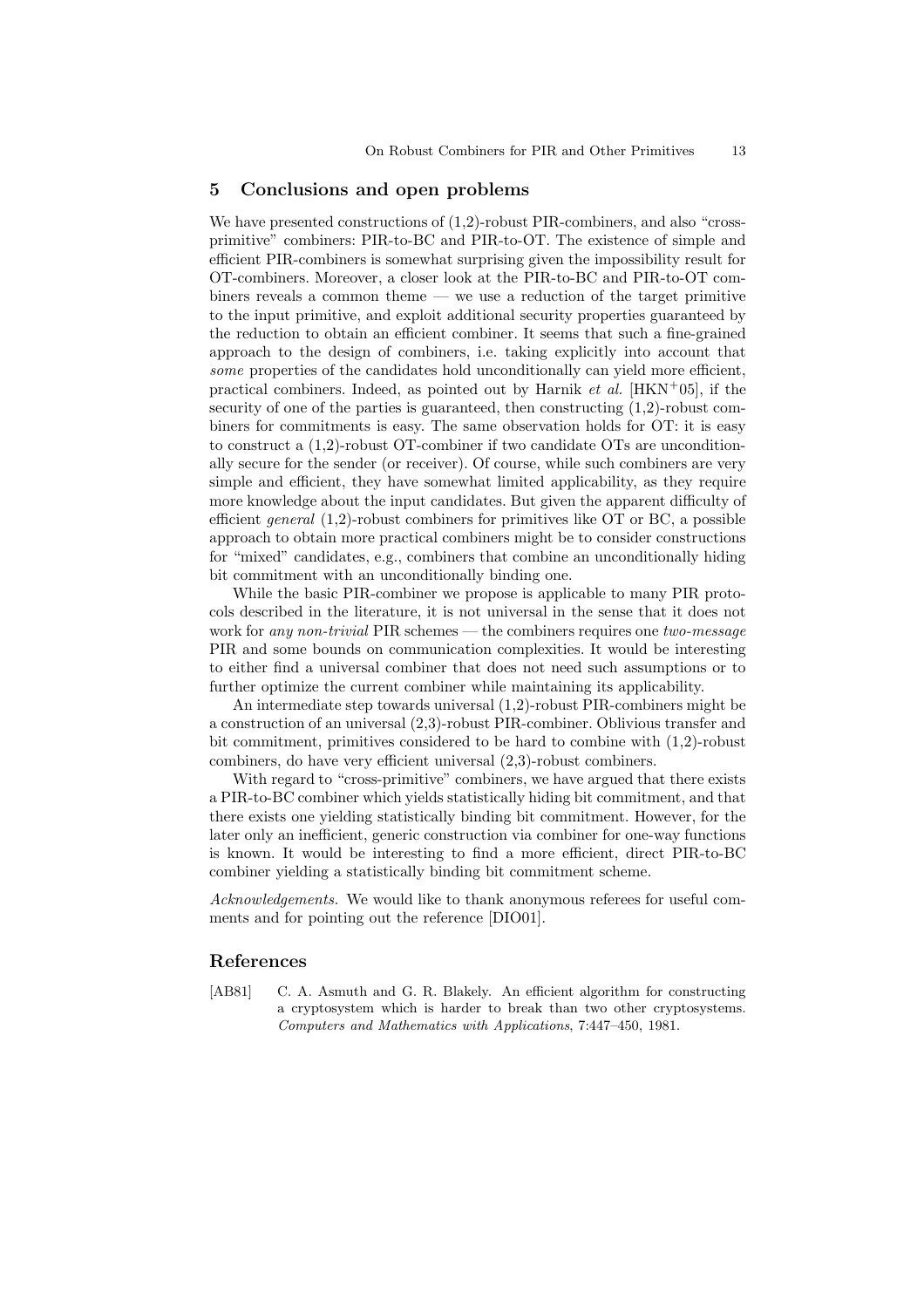- [BIKM99] A. Beimel, Y. Ishai, E. Kushilevitz, and T. Malkin. One-way functions are essential for single-server private information retrieval. In Proc. ACM STOC, pages 89–98, 1999.
- [BKY03] D. Bleichenbacher, A. Kiayias, and M. Yung. Decoding of interleaved Reed-Solomon codes over noisy data. In Proc. ICALP 2003, pages 97–108, 2003.
- [Cha04] Y.-C. Chang. Single database private information retrieval with logarithmic communication. In Proc. Information Security and Privacy: 9th Australasian Conference, ACISP 2004, pages 50–61, 2004.
- [CK88] C. Crépeau and J. Kilian. Achieving oblivious transfer using weakened security assumptions (extended abstract). In *Proc. IEEE FOCS '88*, pages 42–52, 1988.
- [CKGS98] B. Chor, E. Kushilevitz, O. Goldreich, and M. Sudan. Private information retrieval. J. ACM, 45(6):965–981, 1998.
- [CMS99] C. Cachin, S. Micali, and M. Stadler. Computationally private information retrieval with polylogarithmic communication. In Proc. Eurocrypt '99, pages 402–414, 1999.
- [Cré87] C. Crépeau. Equivalence between two flavours of oblivious transfers. In Proc. Crypto '87, pages 350–354, 1987.
- [DIO01] G. Di Crescenzo, Y. Ishai, and R. Ostrovsky. Universal service-providers for private information retrieval. Journal of Cryptology, 14(1):37–74, 2001.
- [DK05] Y. Dodis and J. Katz. Chosen-ciphertext security of multiple encryption. In Proc. TCC '05, pages 188–209, 2005.
- [DMO00] G. Di Crescenzo, T. Malkin, and R. Ostrovsky. Single database private information retrieval implies oblivious transfer. In Proc. Eurocrypt '00, pages 122–138, 2000.
- [EG85] S. Even and O. Goldreich. On the power of cascade ciphers. ACM Trans. Comput. Syst., 3(2):108–116, 1985.
- [EGL85] S. Even, O. Goldreich, and A. Lempel. A randomized protocol for signing contracts. Communications of the ACM, 28(6):637–647, 1985.
- [Fis02] M. Fischlin. On the impossibility of constructing non-interactive statistically-secret protocols from any trapdoor one-way function. In Proc. CT-RSA, pages 79–95, 2002.
- [Gas04] W. I. Gasarch. A survey on private information retrieval (column: Computational complexity). Bulletin of the EATCS, 82:72–107, 2004.
- [Gol04] O. Goldreich. The Foundations of Cryptography, volume II, Basic Applications. Cambridge University Press, 2004.
- [Hai04] I. Haitner. Implementing oblivious transfer using collection of dense trapdoor permutations. In Proc. TCC'04, pages 394–409, 2004.
- [Her05] A. Herzberg. On tolerant cryptographic constructions. In CT-RSA, pages 172–190, 2005. full version on Cryptology ePrint Archive, eprint.iacr.org/2002/135.
- [HKN<sup>+</sup>05] D. Harnik, J. Kilian, M. Naor, O. Reingold, and A. Rosen. On robust combiners for oblivious transfer and other primitives. In Proc. Eurocrypt '05, pages 96–113, 2005.
- [HL05] S. Hohenberger and A. Lysyanskaya. How to securely outsource cryptographic computations. In Proc. TCC '05, pages 264–282, 2005.
- [IR89] R. Impagliazzo and S. Rudich. Limits on the provable consequences of oneway permutations. In Proc. ACM STOC, pages 44–61, 1989.
- [KO97] E. Kushilevitz and R. Ostrovsky. Replication is not needed: Single database, computationally-private information retrieval. In Proc. IEEE FOCS '00, pages 364–373, 1997.